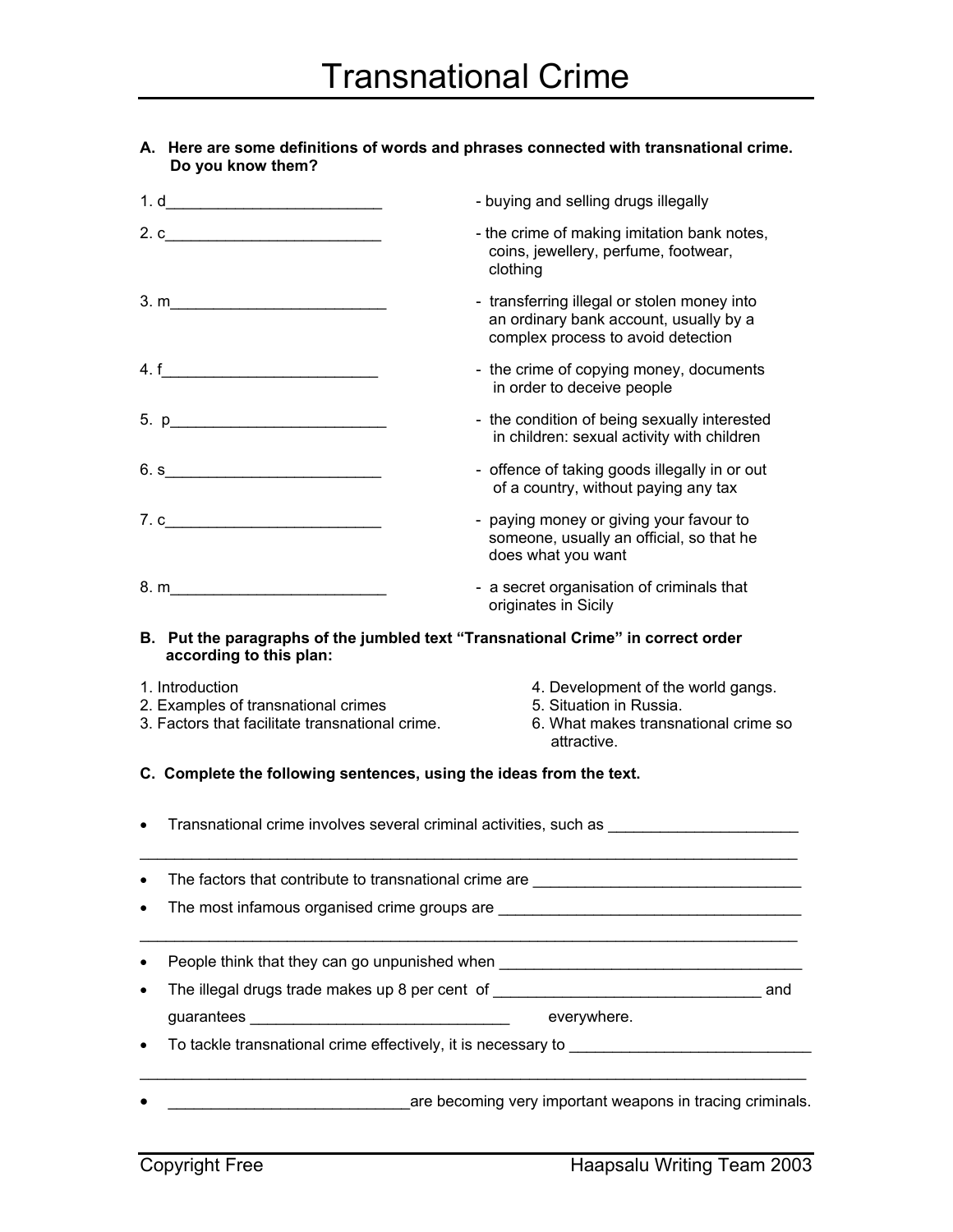## **Teacher's notes**

#### **1. Ss discuss the following questions in groups.**

- a) What facilitates cross-border crimes?
- b) What are the reasons that make transnational crime difficult to tackle?
- c) Are criminals better organised and equipped than police? In which ways?

#### **2. Ss do Exercise A.**

**Key**

| 1. drug trafficking | 5.paedophilia |
|---------------------|---------------|
| 2. counterfeiting   | 6. smuggling  |
| 3. money laundering | 7. corruption |
| 4. forgery          | 8. the mafia  |

**3. Ss work in pairs and do Exercise B. They are given the jumbled text (see below) and put the paragraphs in correct order. Then give them the complete text (below)**

#### **Key: 1D; 2C; 3F; 4E; 5A; 6G; 7B**

#### **4. Ss complete the sentences from the text (Exercise C)**

#### **Key**

- 1. murder, paedophilia, drug trafficking, money laundering, tobacco smuggling, arms trafficking, credit card fraud, forgery, counterfeiting and people smuggling.
- 2. globalisation and political instability.
- 3.are the US Mafia, the Chinese Triads, the gangsters from the former Yugoslavia and the former

Soviet Union.

- 4. the law is inadequately enforced.
- 5. world trade , big profit
- 6. coordinate action between different states, involving police, customs and military authorities.
- 7. DNA profiling and fingerprinting

#### **4. Story telling.**

**Topics:** Tobacco smuggling, corruption, hijack, car theft **Time:** 35 minutes

Ss work in groups of 4. Teacher gives each group a topic of a cross-border crime. They elect a secretary of the group who writes down the story. Student 1 begins the story of a cross-border crime beginning with the first sentence. Student 2 adds a sentence etc. Then the group writes a short incident report and presents it to the class.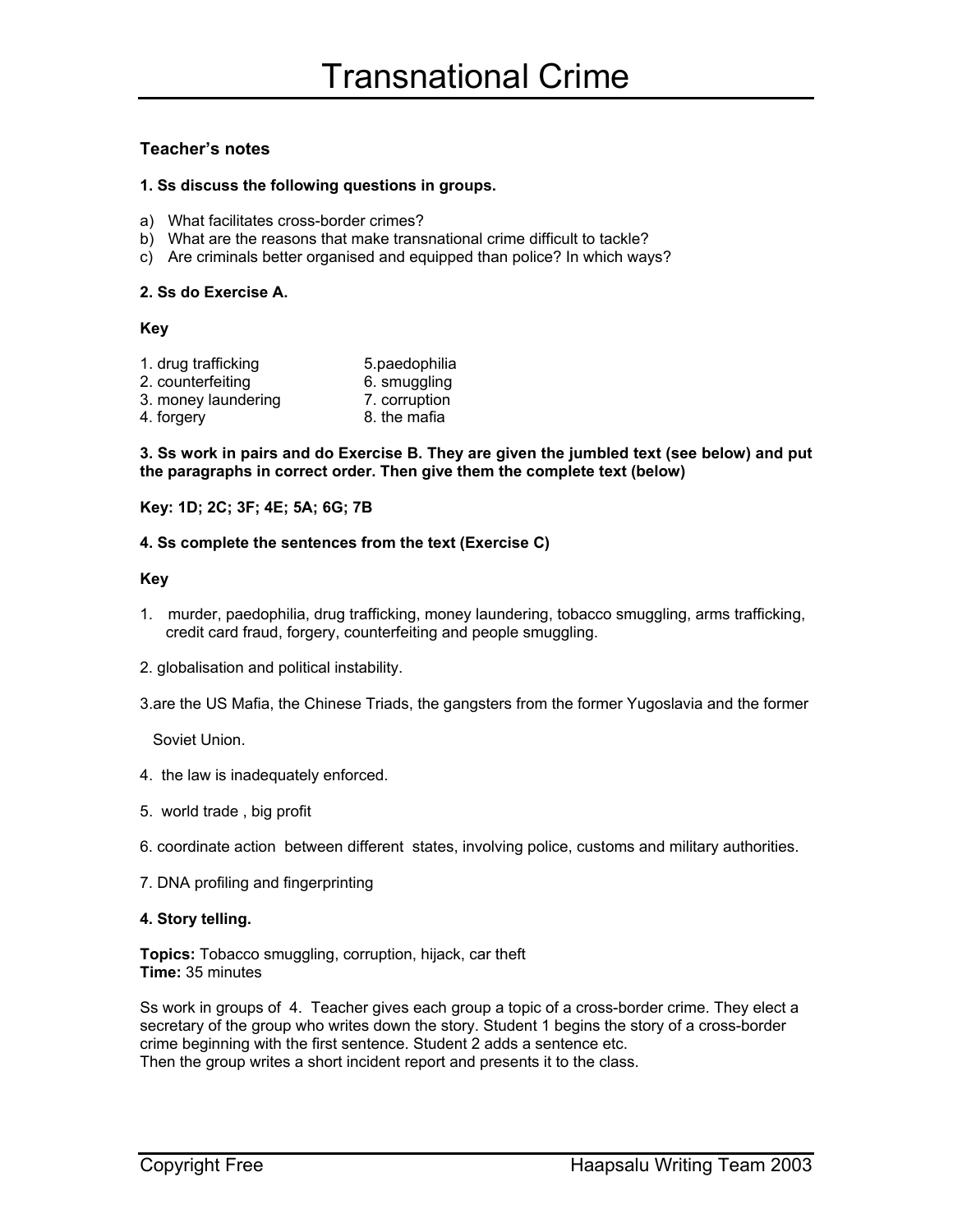### **Complete text for students**

"As crime becomes increasingly international, police forces around the globe are working together to stem a rising tide of murder, paedophilia, drug trafficking and money laundering" (BBC correspondents Jonathan Marcus and Stephen Eke).

In addition to the crimes mentioned above, transnational crime also embraces a variety of activities, such as tobacco smuggling, arms trafficking, credit card fraud, forgery, counterfeiting and people smuggling.

Experts believe that the rise of transnational crime has been facilitated by two sets of factors. Firstly, globalisation. Freer border controls, the internet, e-mail etc provide new opportunities for criminals. Secondly, economic and technological change go hand-in-hand with political instability. The end of the cold war increased cross-border movements, old systems collapsed and new governments struggled with immature legal systems. As a result, transnational crime is fast becoming a key factor threatening both the economic integrity and political stability of a number of strategically significant states and regions.

Although the world has long known of the US Mafia and the Chinese Triads, the gangsters of the former Yugoslavia and former Soviet Union have only become globally infamous in the last decade or so. There has been a huge explosion in crime because the gangsters have mutated into global players.

The collapse of the Soviet Union has caused the spread of the Russian diaspora to Israel, the USA and elsewhere, which has increased the Russian Mafia's sphere of activities. The situation is really particularly threatening in Russia because of the close relationship of state structures with organised crime. Official corruption reflects only part of the situation. When the law is inadequately enforced, people feel that they can go unpunished. Russia isn't an anomaly. Territory borders have come to represent challenges rather than permanent barriers to the international gangsters.

The global narcotics industry makes enough money and employs enough people to whet the appetite of the most industrialist or management consultant. It is an industry that does not advertise and guarantees a big profit everywhere. Illegal drugs make up 8 per cent of world trade, which is worth more than the combined global market for textiles, clothing, iron and steel.

Transnational crime is clearly a difficult phenomenon to pin down, but a solution may be found in a successful union of strategic intelligence and a joined-up approach to law and policing. It often requires co-ordinated action between government departments of different states, involving police, customs and even military authorities. Interpol keeps a database of the world's most wanted criminals, physical evidence is becoming increasingly important with DNA profiles and fingerprinting as principal weapons in tracing criminals. Specialist-led crime teams are operating in Europe with the aim of tackling drug trafficking and organised crime. Intelligence from these teams has helped officers to investigate paedophilia, pornography, firearms and drug offences.